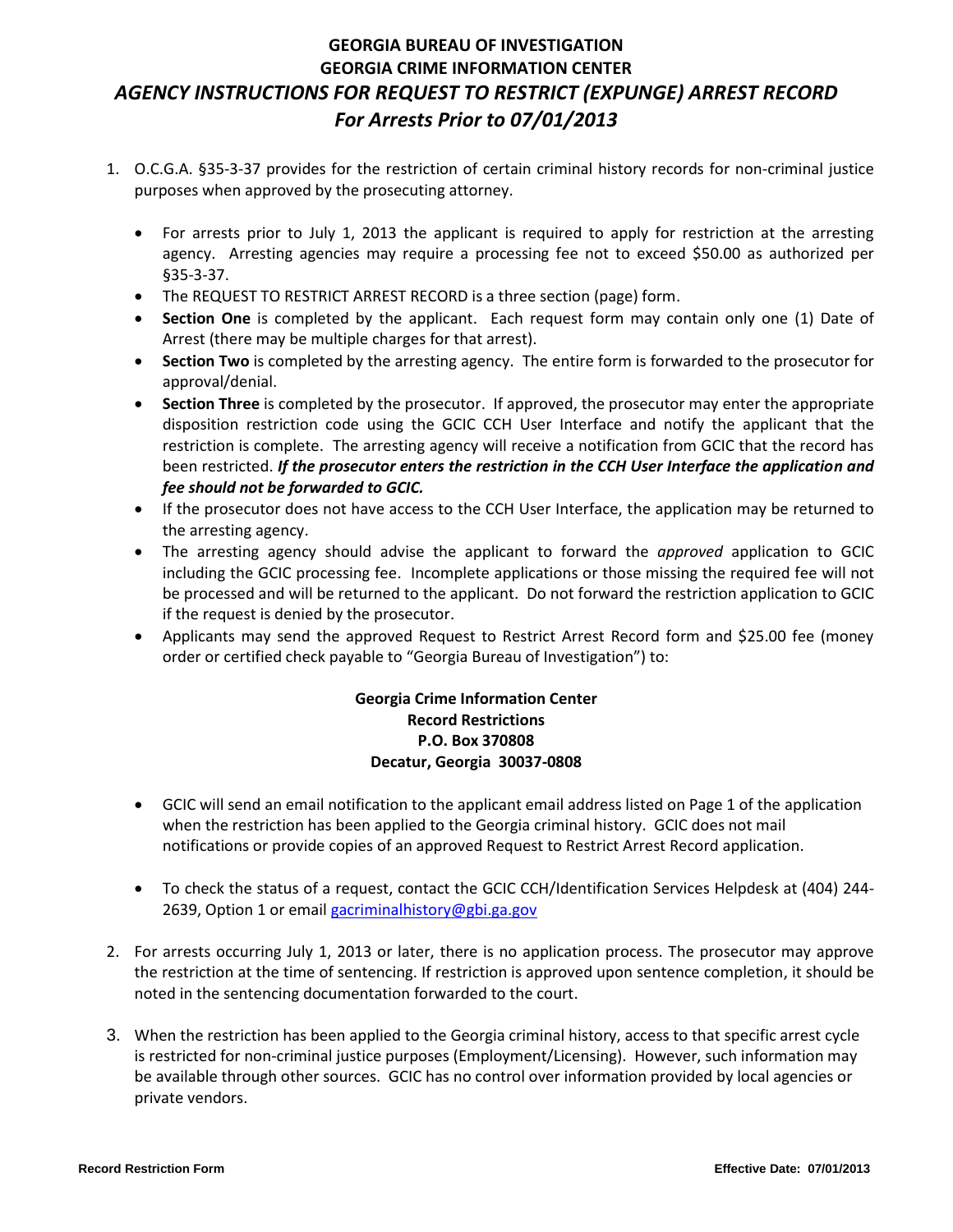## **REQUEST TO RESTRICT ARREST RECORD Prior to 07/01/2013**

O.C.G.A. §35-3-37

#### **One (1) Date of Arrest per Request**

| <b>SECTION ONE - APPLICANT INFORMATION</b>             |  |                                                                                                                                                                                                                                     | GBI Use Only<br>Money Order _____________                    |
|--------------------------------------------------------|--|-------------------------------------------------------------------------------------------------------------------------------------------------------------------------------------------------------------------------------------|--------------------------------------------------------------|
| (Completed by Applicant) <b>Completed</b> by Applicant |  |                                                                                                                                                                                                                                     | Certified Check ____________<br>GBI Reference #_____________ |
|                                                        |  |                                                                                                                                                                                                                                     |                                                              |
|                                                        |  | Race: _________________________                                                                                                                                                                                                     |                                                              |
|                                                        |  |                                                                                                                                                                                                                                     |                                                              |
|                                                        |  |                                                                                                                                                                                                                                     |                                                              |
| <b>Street Address:</b>                                 |  | <u> 1989 - Jan Alexander de Santa Galicia (h. 1989).</u><br>1905 - Johann Barnett, fransk politik (h. 1980).                                                                                                                        |                                                              |
|                                                        |  | State: <u>Contract Clip Code:</u> Clip Code: Clip Code: Clip Code: Clip Code: Clip Code: Clip Code: Clip Code: Clip Code: Clip Code: Clip Code: Clip Code: Clip Code: Clip Code: Clip Code: Clip Code: Clip Code: Clip Code: Clip C |                                                              |
|                                                        |  |                                                                                                                                                                                                                                     |                                                              |
| Date of Arrest:                                        |  |                                                                                                                                                                                                                                     |                                                              |
|                                                        |  |                                                                                                                                                                                                                                     |                                                              |
|                                                        |  |                                                                                                                                                                                                                                     |                                                              |

#### *Sections One and Two of this form must be completed in their entirety before request may be submitted to the Prosecuting Attorney's Office.*

I request the arrest record information (Date of Arrest and associated charges) described above pertaining to me be restricted from the record(s) of the arresting agency pursuant to the provisions of O.C.G.A. 35-3-37.

*Signature: Date:*

Page 1 of 3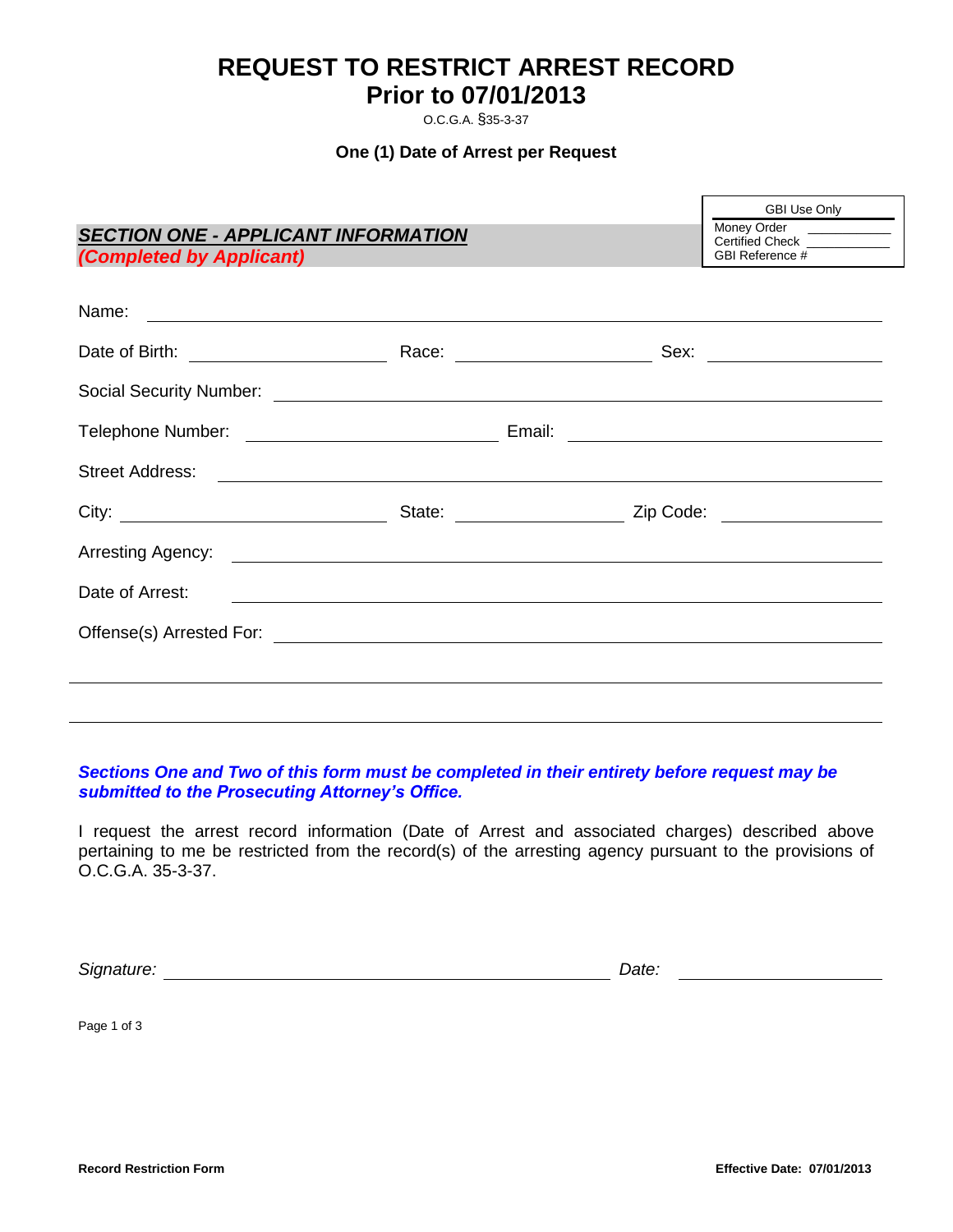# *SECTION TWO - ARREST INFORMATION*

*(Completed by Arresting Agency)*

| Applicant's State Identification Number (SID):<br>GA<br><u> 1989 - Johann Barbara, martxa alemaniar amerikan a</u>                                                                                                                                                                                                                                                     |  |  |  |
|------------------------------------------------------------------------------------------------------------------------------------------------------------------------------------------------------------------------------------------------------------------------------------------------------------------------------------------------------------------------|--|--|--|
| <b>Offender Tracking Number</b><br>$(OTN)$ :                                                                                                                                                                                                                                                                                                                           |  |  |  |
| <b>Arresting Agency Name:</b><br><u> 1980 - Johann Barn, fransk politik (f. 1980)</u>                                                                                                                                                                                                                                                                                  |  |  |  |
| Arresting Agency ORI Number:<br><u> Alexandria de la contrada de la contrada de la contrada de la contrada de la contrada de la contrada de la c</u>                                                                                                                                                                                                                   |  |  |  |
|                                                                                                                                                                                                                                                                                                                                                                        |  |  |  |
| Date of Arrest:<br><u> 1980 - Johann Barn, mars ann an t-Amhain Aonaich an t-Aonaich an t-Aonaich ann an t-Aonaich ann an t-Aonaich</u>                                                                                                                                                                                                                                |  |  |  |
| Arrest appears on Georgia and/or FBI criminal history record?<br> No<br>   Yes                                                                                                                                                                                                                                                                                         |  |  |  |
| If arrest does not appear on either state or federal record, the record restriction cannot be<br>processed.                                                                                                                                                                                                                                                            |  |  |  |
| Arrest Charge Tracking Number(s) and Charges:                                                                                                                                                                                                                                                                                                                          |  |  |  |
| <b>Disposition of Arrest:</b><br><u> 1989 - Andrea Santa Alemania, amerikana amerikana amerikana amerikana amerikana amerikana amerikana amerikan</u>                                                                                                                                                                                                                  |  |  |  |
| $\neg$ No<br>Disposition appears on Georgia criminal history record?<br>$ $ Yes                                                                                                                                                                                                                                                                                        |  |  |  |
| If No, attach official documentation containing disposition information. If official documentation<br>is not available, please provide explanation and request for exception in Prosecutor's Comments,<br>e.g., No Further Action Anticipated. (Without a disposition on file, official documentation, or<br>request for exception, this request cannot be processed.) |  |  |  |
|                                                                                                                                                                                                                                                                                                                                                                        |  |  |  |
| <b>Official Completing Form:</b>                                                                                                                                                                                                                                                                                                                                       |  |  |  |
|                                                                                                                                                                                                                                                                                                                                                                        |  |  |  |
| Telephone Number: ________________                                                                                                                                                                                                                                                                                                                                     |  |  |  |
|                                                                                                                                                                                                                                                                                                                                                                        |  |  |  |
|                                                                                                                                                                                                                                                                                                                                                                        |  |  |  |

Page 2 of 3